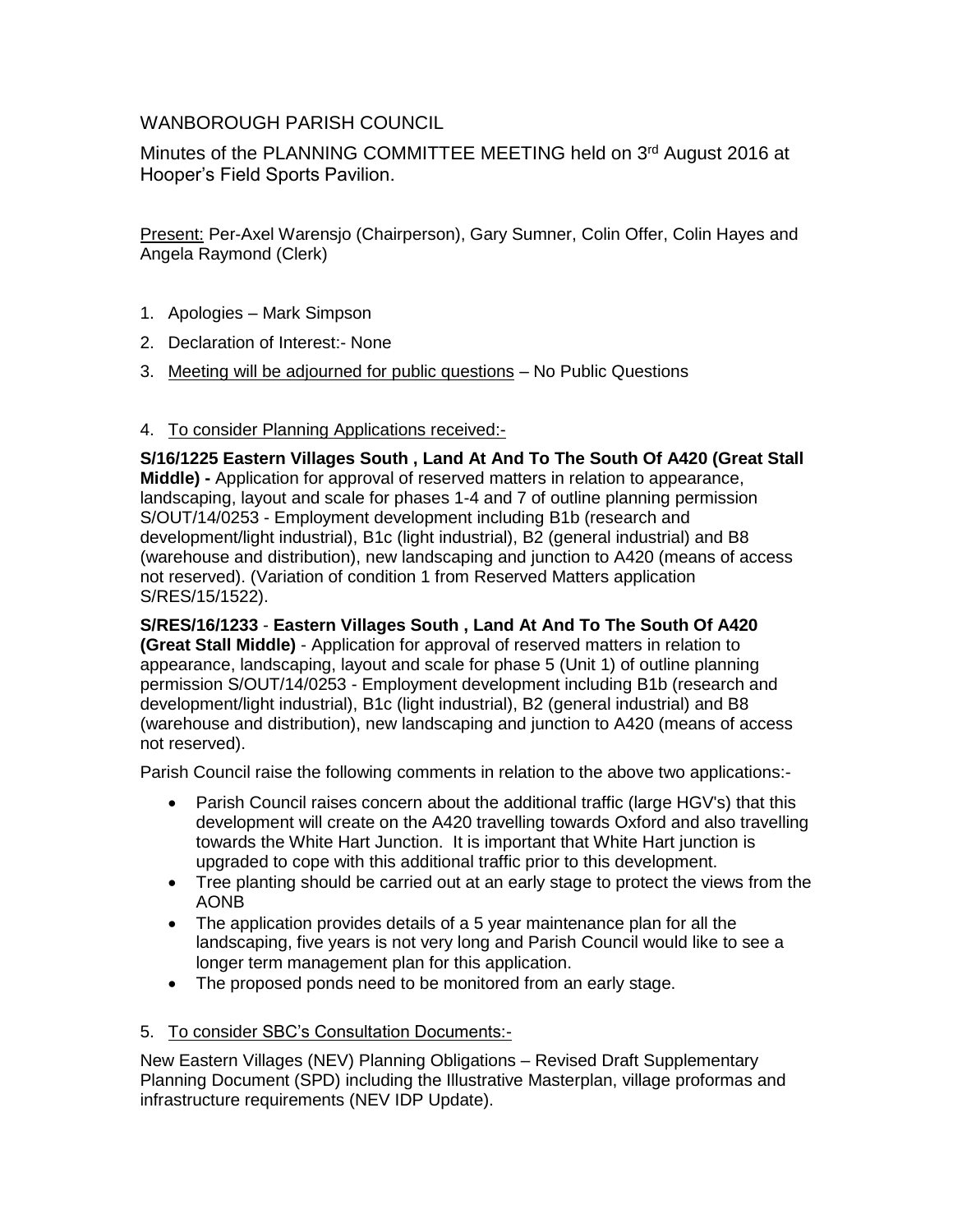Parish Council made the following comments in relation to the above document.

### New Eastern Villages Masterplan

- There is no cycle or footpath shown along Wanborough Road on the masterplan.
- There is not enough detail shown on masterplan for the main infrastructure junctions, just providing a circle at each junction is not sufficient to understand how for instance the Southern Connector Road will cross over the Wanborough Road.
- The masterplan should also show how the Southern Connector Road links in with Pack Hill and Commonhead Roundabout, this has been left off the map. The Southern Connector Road is a key piece of infrastructure within the NEV therefore the whole route of the road should be shown on the masterplan.
- The route of the Southern Connector Road needs to be realigned to allow connection from Redlands village.

#### NEV Revised Draft Village Proformas and Infrastructure requirements

- Page 24 Redlands Village States average density of 40 dwellings per hectare, this does not agree with the Local Plan which states that density around the outskirts of the NEV will be reduced to reduce the impact on neighbouring villages, views from the AONB and surrounding countryside.
- Page  $24$  Redlands Village Approx 300 400 dwellings, the percentage range is extremely high and more exact numbers need to be allocated to this area. This number is considerably higher than that recommended by the Planning Inspector.
- The map on page 24 shows a map with an access onto Wanborough Road, this is not detailed in the description under the detail for infrastructure needs.
- The sum of money to prevent rat running through neighbouring villages needs to be quantified and include the whole of Wanborough Village.
- The NEV will result in additional pressures on facilities within Wanborough village, such as the Sports Facilities, Play Areas and Open Spaces. These facilities will be used by residents moving into the NEV especially when their facilities are not yet built, therefore provision should be included within the SPD to help towards the improvement of these facilities.
- Parish Council raises concern that there will not be sufficient funding for the road connections, plus bridges needed between development islands and this could result in areas such as Redlands Village being completely disconnected from the rest of the NEV.

Sustainable Drainage Systems (SuDs) for the New Eastern Villages (NEV) draft Supplementary Planning Document (SPD)

Parish Council raised the following comments in relation to the above document.

- All Play Areas and Sports Pitches should not be allocated within flood zones and used for the purpose of SuDS.
- No SuDS features should become the responsibility of Parish Councils. There needs to be sufficient maintenance provision within the proposed development sites to ensure that all SuDS are maintained properly to prevent future flooding.